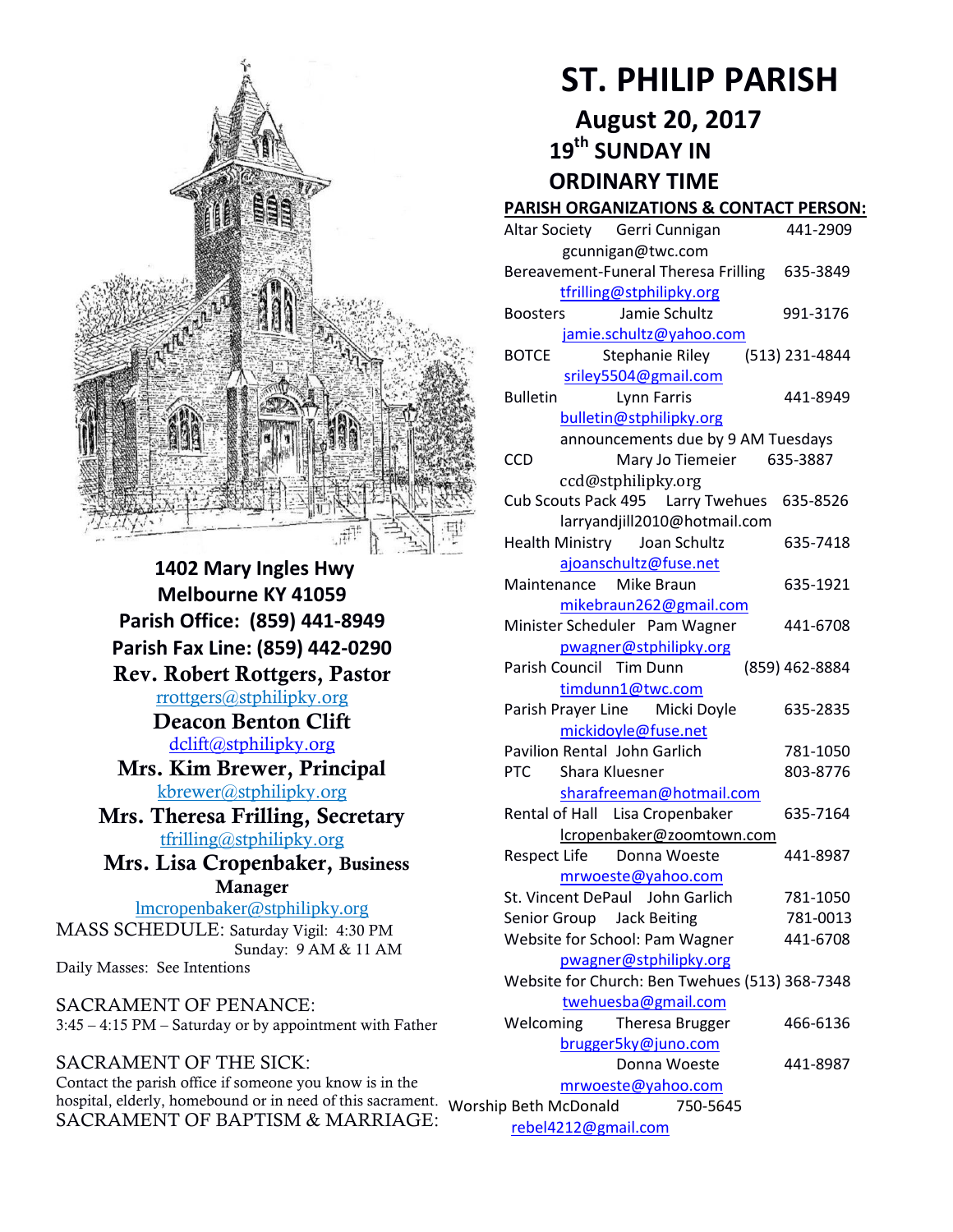# **MASS INTENTIONS:**

# **Sunday, August 20**

4:30 PM Dorothy Sauerbeck 9 AM Lenora Duell 11 AM Catherine Bishop

## **Tuesday, August 22**

8:30 AM Jim Bradley

# **Wednesday, August 23**

8:30 AM Cletus & Donna Sue Reinert

## **Friday, August 25**

8:30 AM Living & Deceased of St. Philip Parish

#### **Sunday, August 27**

| 4:30 PM | The Robert Heiert Family |
|---------|--------------------------|
| 9 AM    | Rosemary Kirst           |
| 11 AM   | Lou Ann Roth             |

#### **STEWARDSHIP**

Collection from August  $13^{th}$ : \$5,734.00 Utility: \$455.00 Endowment: \$205.00 Norbert Frilling Fund: \$60.00 Assumption: \$15.00

# **OTHERS FIRST – AUGUST:**

We will be collecting needed items for Life Learning Center. It is committed to building a caring and serving community by helping people learn, secure and sustain a better way of living through education and care support. Denise Govan tells us they have almost tripled the number of "at-risk" individuals they are serving this year. Please place your donations in the wicker chest in the side vestibule. Items needed are:

Highlighters – pens – pencils – glue sticks – pipe cleaners – post-it notes – scotch tape – markers (8 or 10 count) – pencil sharpeners (individual cheap ones) and colored pencils (8 or 12 count).

# **VIRTUS INFORMATION:**

St. Philip's will host a Virtus session on Saturday, September  $9<sup>th</sup>$  at 9:00 a.m. in our parish center. We are always looking for volunteers to help at school. For more information, please contact Theresa at the rectory for more information (441.8949).

#### **SACRED HEART RADIO:**

For Catholic programming, news and prayer, check out Sacred Heart Radio on 740 AM or 89.5 FM.

# **VIRTUS INFO:**

The August bulletin has posted and will be due on September  $5<sup>th</sup>$ . The month of August will be an open month to go in and catch up on your bulletins if you have been suspended. As always, if you have any questions, please contact Theresa (441.8949).

# **ST. PHILIP SENIORS:**

Our August meeting will be Monday, August 21<sup>st</sup> at 12:30 p.m. Please join us in the parish center meeting room. At this meeting, there will be a person there to talk about an AARP driver's course at Campbell County Senior Center in Highland Heights. This course will be August 30<sup>th</sup> from 10 a.m. – 2:00 p.m. and is a 4-hour course. AARP members will pay \$15.00 and non-members \$20.00. If you have car insurance in Kentucky and take this course, your insurance company may give a discounted rate. For more information about the Seniors, please contact Jack Beiting (781.0013).

## **BOOSTERS MEETING:**

Our August meeting will be Tuesday, August 22<sup>nd</sup> at 7:30 p.m. Thanks.

# **ST. VINCENT DePAUL MEMBERS:**

We will have no meeting in August. Please join us for our September meeting on September 28<sup>th</sup> at 7:00 p.m. in the school library.

# **ALTAR SOCIETY:**

We will be having our next meeting on Thursday, September  $7<sup>th</sup>$  at 7:00 p.m. in the parish center meeting room. If anyone is interested in joining our organization, please feel free to join us on September 7<sup>th</sup> and see if you'd like to become a member. We only meet about four times a year. We would love to have new members. All are welcome.

#### **BULLETIN DEADLINE INFORMATION:**

Due to the Labor Day holiday, Dee Printing is asking for our September 10<sup>th</sup> issue by Friday, September 1<sup>st</sup>. If you need anything in the bulletin, please send it in as soon as possible.

# **CATHOLIC FAITH NIGHT:**

Come join the Diocese of Covington and Florence Freedom to celebrate "*Catholic Faith Night*" on the evening of Saturday, September 2<sup>nd</sup>. The gates open at 6:05 p.m. and the first pitch is at 7:05 p.m. Tickets start at \$10, and will be available through the Florence Freedom at their ticket window or can be purchased through their website (florencefreedom.com/individualtickets8). If you have any questions, please contact the Diocesan Stewardship Office (392.1500).

# **FLOWERS FOR MARY:**

There are vases in front of Mary's statue if you wish to bring flowers from home.